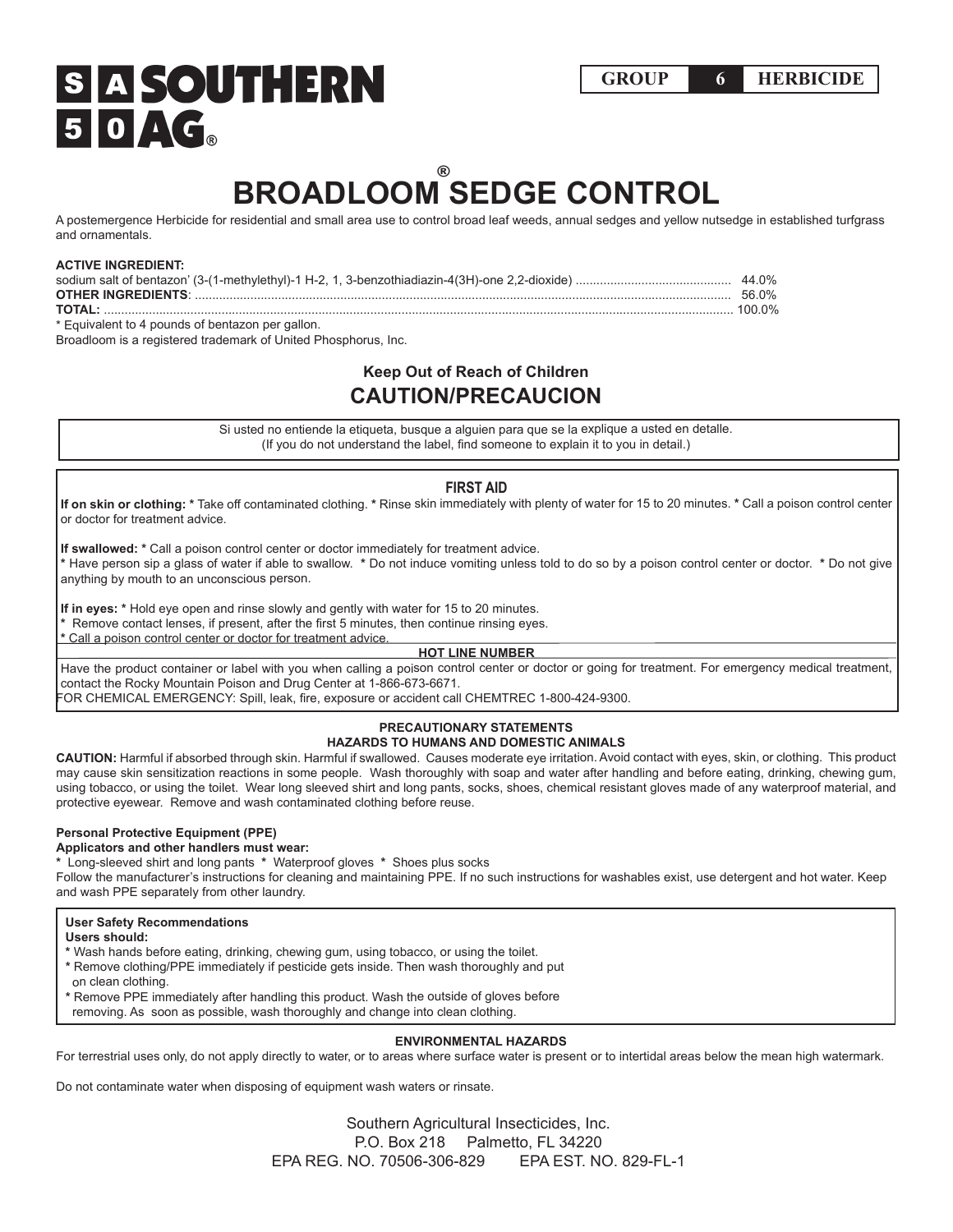#### **Groundwater Advisory**

Bentazon, which is present in this product, is known to leach through soil into groundwater under certain conditions as a result of agricultural use. Use of this chemical in areas where soils are permeable, particularly where the water table is shallow, may result in groundwater contamination.

**Notice:** It is a violation of federal law to use any pesticide in a manner that results in the death of an endangered species or in adverse modification of their habitat.

#### **DIRECTIONS FOR USE RESIDENTIAL ONLY**

It is a violation of federal law to use this product in a manner inconsistent with its labeling.

Do not apply this product in a way that will contact workers or other persons, either directly or through drift. Only protected handlers may be in the area during application. For any requirements specific to your state or tribe consult the agency responsible for pesticide regulation. Unless otherwise directed in supplemental labeling, all applicable directions, restrictions, precautions and Conditions of Sale and Warranty are to be followed. This label must be in the user's possession during application.

The following Directions for Use are applicable to residential use of Broadloom in established turfgrass and ornamentals.

# **Nonagricultural Use Requirements** Do not enter or allow others to enter the treated area until sprays have dried.

#### **PRODUCT INFORMATION**

Broadloom Sedge Control is a postemergence herbicide for selective control of broad leaf weeds, annual sedges, and yellow nutsedge in the following use sites:

#### \* Established turfgrass \* \* Ornamentals

Broadloom Sedge Control does not control grasses. Broadloom Sedge Control is effective mainly through contact action; thorough coverage of weeds is critical for control.

#### **Turfgrass and Ornamentals Tolerance**

All labeled plants are tolerant to Broadloom Sedge Control. Leaf speckling or bronzing may occur, but plants generally outgrow this condition within 10 days. New growth will be normal and plant vigor will not be reduced.

#### **APPLICATION INSTRUCTIONS**

Apply early postemergence to actively growing weeds as broadcast, band, or spot spray applications at the rates and growth stages listed in the weed table. For best results make postemergence applications of Broadloom Sedge Control early when weeds are small. Early application provides best weed control (exceptions: yellow nutsedge and Canada thistle), allows use of the lower rate (depending on weed species), and makes thorough spray coverage easier. Delaying application allows weeds to exceed the maximum size stated and will prevent adequate control. Do not apply when conditions favor drift from target area or when windspeed is greater than 10 mph.

Apply specified rates of Broadloom Sedge Control to actively growing weeds before they reach the maximum sizes listed in Table 1, Weeds Controlled.

**Spray Coverage** - Weeds must be thoroughly covered with spray. Dense leaf canopies shelter smaller weeds and can prevent adequate spray coverage.

**Cultivation** - Do not cultivate within 5 days before applying Broadloom Sedge Control or 7 days after application. Timely cultivation after 7 days may help provide season-long control.

**Sprayer Equipment** - Apply Broadloom Sedge Control with handheld pump-up and knapsack sprayers, or hose-end type sprayers.

#### **Cleaning Spray Equipment**

Clean application equipment thoroughly particularly if the herbicide previously used has the potential to injure turfgrass or ornamentals. Use a strong detergent or commercial sprayer cleaner according to the manufacturer's directions and then triple rinsing the equipment before and after applying this product.

#### **Application Mixing Instructions**

Fill a thoroughly clean spray tank 1/2 to 2/3 full of clean water. Add Broadloom Sedge Control and shake or stir the spray solution to mix thoroughly. Add the remaining volume of water and shake or stir the spray solution to mix thoroughly. Mix only enough spray solution for one use. Use a fresh spray mixture for each application.

Apply Broadloom Sedge Control with a minimum water volume of 1 gallon per 1,000 sq. ft. and a minimum spray pressure of 40 psi (measured at the boom, not at the pump or in the line).

### **Addition of Oil Concentrate**

A nonphytotoxic oil concentrate may be added to the spray tank for certain weed problems. The oil concentrate must contain either a petroleum-oil or vegetable-oil base and must meet all the following criteria:

nonphytotoxic contain only EPA-exempt ingredients provide good mixing quality in the jar test (see below) successful in local experience

The exact composition of suitable products will vary; however, vegetable-oil and petroleum- oil concentrates should contain emulsifiers which provide good mixing quality. Highly refined vegetable oils are more satisfactory than unrefined vegetable oils.

Adding an oil concentrate may cause some leaf burn, but new growth is normal and crop vigor will not be reduced. There is a greater potential for leaf burn when relative humidity and temperature are high. Some oil concentrates cause excessive leaf burn, so refer to your supplier for information concerning successful local experience before purchasing any oil concentrate.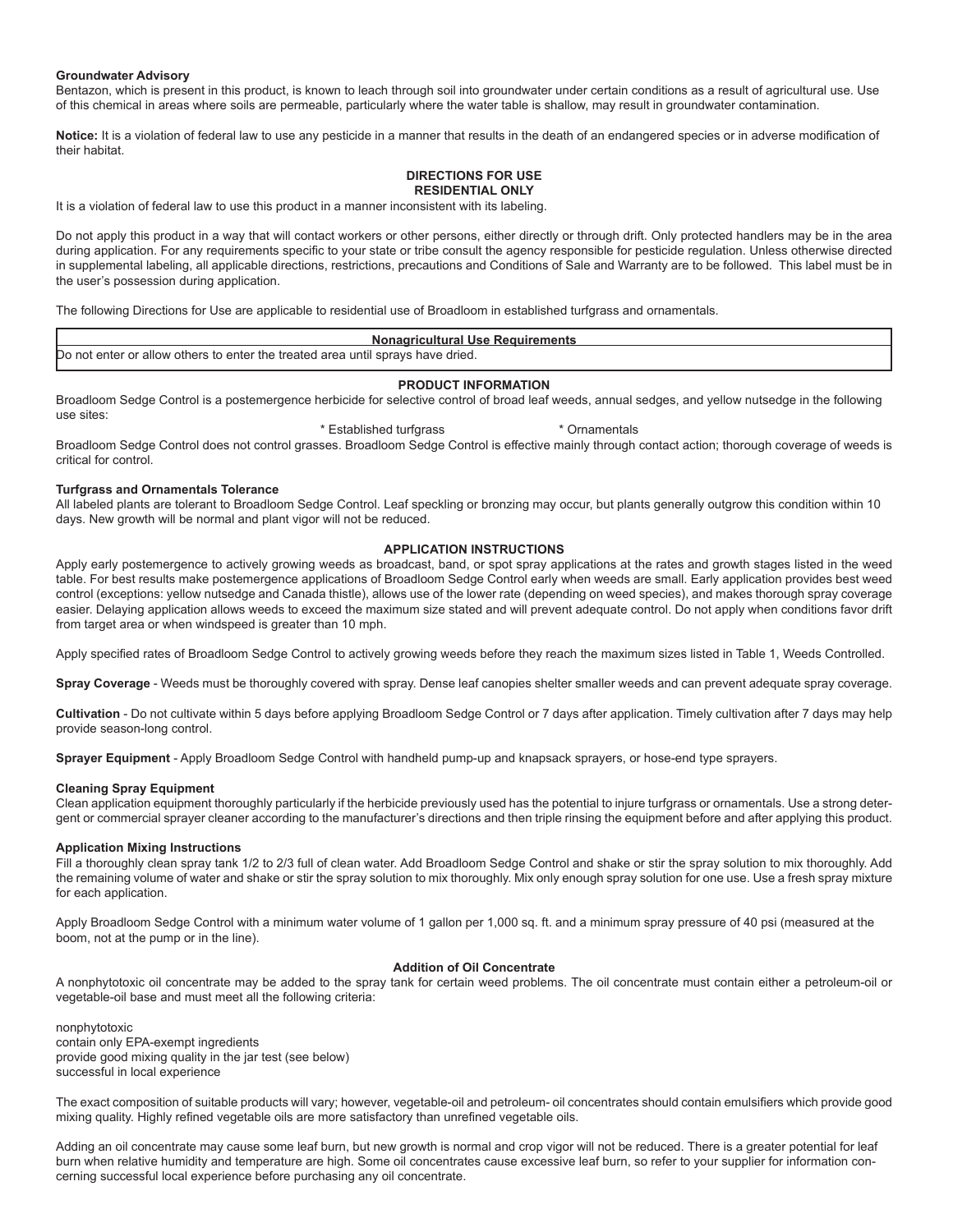#### **Compatibility (Jar) Test with Oil Concentrate**

Before mixing, always perform a compatibility jar test. Use water from the intended source at the source temperature. For a spray volume of 1 gallon per 1000 sq. ft, use 6 2/3 cups (1600 mL) of water (for other spray volumes, adjust proportionately). Add 2 teaspoons each of herbicide and oil concentrate for each 0.75 fl. oz. per 1,000 sq. ft. of label rate.

Add the items to the jar in the following order, mixing gently between additions:

1. Broadloom, 2. Other tank mix product, if used, 3. Oil concentrate

Cap the jar, invert 10 times, then let stand for 15 minutes.

Evaluate: the ideal mixture will be uniform. If any of the following are observed, the suitability of the oil concentrate is questionable:

**\*** Free oil at the surface (film or globules)

- **\*** Flocculation (fine particles which may be suspended in the liquid, or found as a precipitated layer at the bottom of the jar)
- **\*** Clabbering (thickening texture coagulated resembling yogurt or curd-like as cottage cheese)

#### **Application Mixing Instructions with Oil Concentrate**

Fill a thoroughly clean spray tank 1/2 to 2/3 full with clean water. Add Broadloom Sedge Control and shake or stir the spray solution so that Broadloom Sedge Control and water mix thoroughly. Add the oil concentrate and the remaining volume of water. Again, shake or stir the spray solution so the Broadloom Herbicide, oil concentrate, and water mix thoroughly. Mix only enough spray solution for one use; use a fresh spray mixture for each application.

#### **Rate of Oil Concentrate**

For 1.0 to 2.0 gallons of water volume per 1,000 sq. ft., use 0.75 fl. oz. (5 teaspoons) of oil concentrate or a proportionate amount for other-sized areas.

#### **Precautions**

**\*** Rainfall or sprinkler irrigation within 8 hours after application may nullify the effectiveness of Broadloom Sedge Control.

#### **Restrictions**

- **\*** DO NOT apply more than 1 lb. active ingredient per acre in a single application, or more than a total of 2 Ibs. active ingredient (bentazon) per acre per season.
- **\*** DO NOT apply more than a total of 1.5 fl. ozs. of Broadloom Sedge Control per 1,000 sq. ft. per calendar year.
- **\*** Do not apply during windy conditions because spray drift may cause damage to adjacent desired ornamental plants.
- DO NOT cultivate or mow within five days before or after a Broadloom Sedge Control application.
- \* DO NOT apply Broadloom Sedge Control plus oil concentrate in combination with other pesticides whose labels indicate they may not be used with oil adjuvants.
- \* DO NOT apply Broadloom Sedge Control during prolonged periods of drought or during unseasonably cold weather because unsatisfactory weed control may result.

#### **Table 1. Weeds Controlled**

#### **Broadloom Sedge Control Application Rates**

| 0.55 fl. oz. (3.5 tsp) per 1,000 sq. ft. |            | 0.75 fl. oz. (5 tsp) per 1,000 sq. ft. |                 |             |
|------------------------------------------|------------|----------------------------------------|-----------------|-------------|
| Common name                              | Leaf stage | Max. height                            | Leaf stage      | Max. height |
| Anoda, spured                            | Up to $6$  | 3"                                     | $6 - 8$         | 4"          |
| Balloonvine                              | $2 - 4$    | 2"                                     | $4 - 6$         | 3"          |
| Beggarticks                              | Up to $6$  | 6"                                     | $6 - 8$         | 8"          |
| Bristly starbur                          | N.R        |                                        | $4 - 6$         | 3"          |
| Buckwheat, wild                          | Up to 4    | 3"                                     | $4 - 6$         | 5"          |
| Cocklebur                                | $2 - 6*$   | 6"                                     | $6 - 10$        | 10"         |
| Coffee senna                             | N.R        |                                        | Up to 1 pinnate | 2"          |
| Croton, tropic                           | Up to $2$  | 2"                                     | $2 - 4$         | 4"          |
| Dayflower                                | Up to 6    | 4"                                     | $6 - 10$        | 8"          |
| Devils-claw                              | N.R.       |                                        | Up to $6*$      | 3"          |
| Galinsoga                                | N.R        |                                        | Cotyledon to 6* | 2"          |
| Groundsel, common                        | N.R        |                                        | $2 - 10$        | 6"          |
| <b>Uimsonweed</b>                        | Up to $6$  | 6"                                     | $6 - 10$        | 10"         |
| Ladysthumb                               | Up to 6    | 6"                                     | $6 - 10$        | 10"         |
| Mustard, Wild                            | Up to 6    | 4"                                     | $6 - 10$        | 8"          |
| Nutsedge, yellow+                        | See below  |                                        |                 |             |
| Poinsettia, wild                         | $2 - 4$    | 4"                                     | $4 - 8*$        | 6"          |
| Prickly sida/Teaweed                     | Up to $6$  | 3"                                     | $6 - 8$         | 4"          |
| Purslane, common                         | Up to 4    | 1"                                     | $4 - 6$         | 2"          |
| Ragweed, common                          | N.R.       |                                        | $4 - 6$         | 3"          |
| Ragweed, giant                           | N.R.       |                                        | Up to 4         | 6"          |
| Redweed                                  | $4 - 6$    | 6"                                     | $6 - 10$        | 8"          |
| Sedge, annual                            | N.R.       |                                        | $3 - 5*$        | 3"          |
| Shepherds purse**                        | Up to 6    | 4"                                     | $6 - 10$        | 8"          |
| Smartweed<br>Pennsylvania                | Up to $6$  | 6"                                     | $6 - 10$        | 10"         |
| Spurweed/lawn<br>burweed                 | N.R.       |                                        | $2 - 6$         | 3"          |
| Sunflower, wild                          | Up to $4$  | 5"                                     | $4 - 6$         | 8"          |
| Thistle, Canada+                         | See Below  |                                        |                 |             |
| Thistle, musk+                           | See Below  |                                        |                 |             |
| Velvetleaf                               | Up to $4$  | 2"                                     | $4 - 6$         | 5"          |

 $N.R = Not recommended for use$ 

\* Do not treat earlier leaf stage shown. Do not count cotyledon leaves

\*\* Do not treat rosette before seed stalk appears.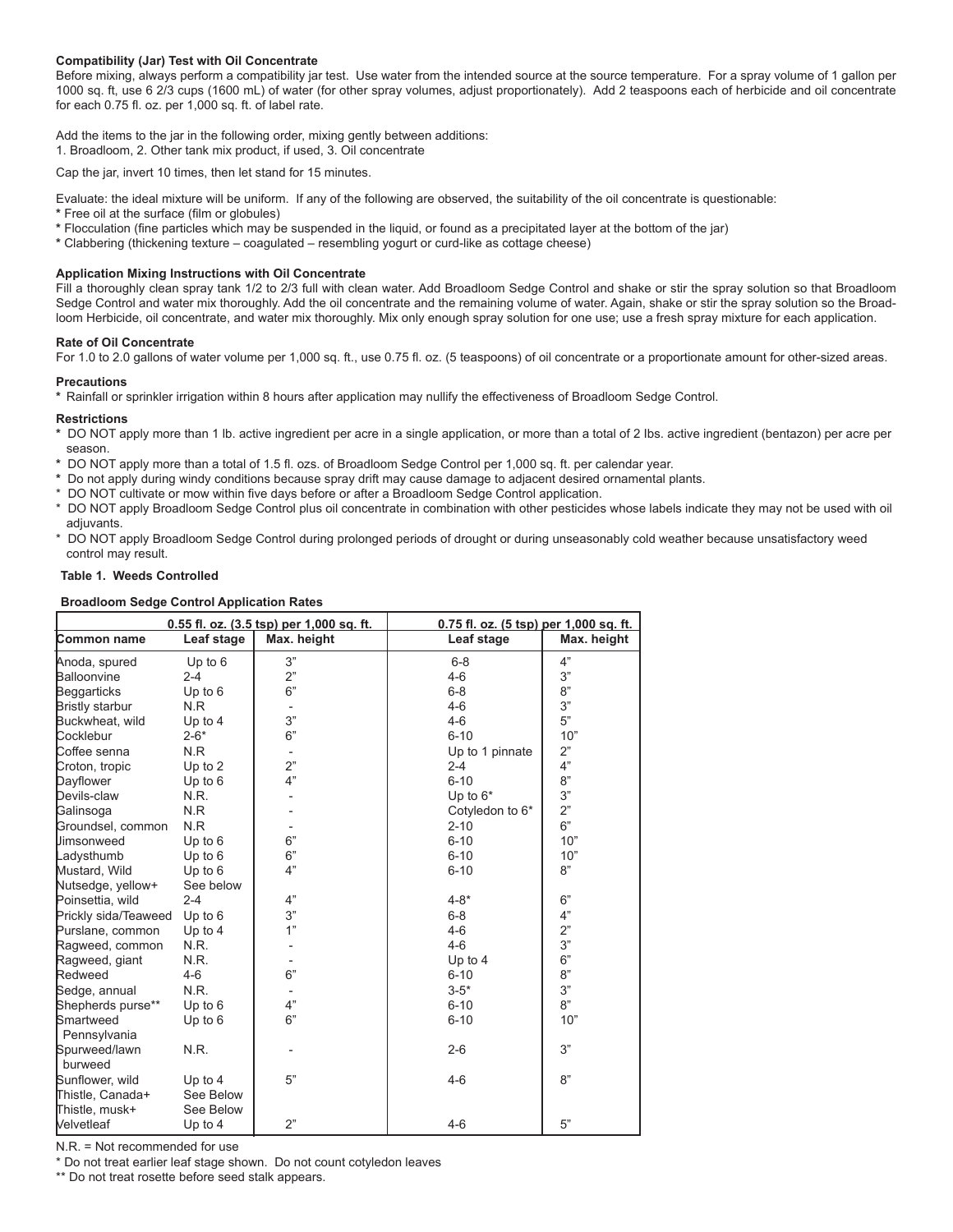#### **+Special Directions for Problem Weeds**

Canada Thistle - Apply 0.75 fluid ounces of Broadloom Sedge Control per 1,000 square feet (2 pints per acre) when plants are from 8 inches tall to the bud stage. Make a second application at the same rate 7-10 days later if control was not obtained with the first application.

Musk Thistle - Apply 0.75 fl. oz. of Broadloom Sedge Control per 1,000 sq. ft. when musk thistle is in the rosette stage no larger than 10 inches in diameter. A second application at the same rate may be made 7 to 10 days later when new growth appears, if control was not obtained with the first application. Yellow Nutsedge – Apply no more than 0.75 fl. oz. of Broadloom Sedge Control per 1,000 sq. ft. in a single application when plants are 6-8 inches tall. A second application at the same rate may be made 7 to 10 days later when new growth appears, if control was not obtained with the first application. Do not apply more than 1.5 fl. oz. per 1,000 sq. ft. per calendar year.

#### **ESTABLISHED TURFGRASS**

#### **Product Information**

Use Broadloom Sedge Control on established bluegrass, fescue, bentgrass, Bermudagrass, bahiagrass, centipedegrass, zoysiagrass, ryegrass, and St. Augustinegrass. Broadloom Sedge Control provides selective postemergence control of broad leaf weeds, annual sedges, and yellow nutsedge. Broadloom Sedge Control does not control grasses. Broadloom Sedge Control is effective mainly through contact; therefore, all plants must be thoroughly covered with spray.

#### **Application Information**

Apply Broadloom Sedge Control postemergence to actively growing weeds under good soil moisture conditions.

Yellow Nutsedge Control - If desired control of yellow nutsedge or Canada thistle is not obtained with the first application, make a second application 10-14 days later or when new growth appears. In the northern United States, yellow nutsedge can emerge from May through July, while in the southern United States, nutsedge and broad leaf weeds can emerge throughout the year. Always plan initial applications when most plants have emerged. If new plants emerge later in the season, make a second application of Broadloom Sedge Control according to the label directions. In unmowed turf, make the first application after emergence but before yellow nutsedge, annual sedge, and Canada thistle are 8 inches tall. Annual broad leaf weeds should be no taller than 4 inches. Thorough spray coverage of yellow nutsedge is essential for maximum control. For best control, do not mow within 3 days before or after application. For sedges, do not mow within 5 days of application. Use a minimum water volume of 1 gallon per 1,000 square feet.

**Precaution:** When treating turfgrass with Broadloom Sedge Control, avoid spraying over the top of adjacent ornamental trees, shrubs, or flowers unless otherwise specified in this label.

#### **Restrictions**

**\*** Do not apply Broadloom Sedge Control to turf that has been under stress (drought, cold temperature or injury from other herbicides or pesticides).

- **\*** Do not apply to golf course greens or collars.
- **\*** Do not apply Broadloom Sedge Control to any newly seeded or newly sprigged turf until seedlings or sprigs are well established, as injury may result. In perennial ryegrass, apply no more than 0.75 fluid ounces per 1,000 square feet (2 pints per acre) at one time and make subsequent applications no less than 21 days later..
- **\*** Do not apply more than 1.5 fluid ounces of Broadloom Sedge Control per 1,000 square feet (4 pints per acre) in one season.
- **\*** Do not apply more than a total of 1 pound of active ingredient per acre per application or 2 pounds of active ingredient per acre per season. One pint of Broadloom Sedge Control contains 0.5 pound of bentazon.
- **\*** Do not apply more than a total of 0.367 ounces of active ingredient per 1,000 square feet per application or 0.73 ounce of active ingredient per 1,000 square feet per season.

One fluid ounce of Broadloom Sedge Control contains 0.5 ounce of bentazon.

Rainfall or sprinkler irrigation within 8 hours after application may reduce the effectiveness of Bentazon sedge control.

|                   | Table 2. Application Rate for Established Turfgrass* |                                                          |
|-------------------|------------------------------------------------------|----------------------------------------------------------|
| <b>Spray Area</b> | <b>Broadloom Sedge Control</b>                       | Water as a Spray Carrier**                               |
| 200 sq. ft.       | $0.15$ fl. oz. $(1 \text{ tespoon})$                 | $0.2$ to 0.4 gallons (1.6 to 3.2 pints)                  |
| 400 sq. ft.       | $0.3$ fl. oz. $(2 \text{ tensors})$                  | 0.4 to 0.8 gallons $(3.2 \text{ to } 6.4 \text{ pints})$ |
| $1,000$ sq. ft.   | $0.75$ fl. oz. $(5 \text{ tensors})$                 | 1 to 2 gallons                                           |

**\*** For yellow nutsedge, apply no more than 0.75 fluid ounces per 1,000 square feet (2 pints per acre) at one time. Make a second application 10-14 days later. Apply no more than 1.5 fluid ounces per 1,000 square feet (4 pints per acre) in one season. For perennial ryegrass, apply no more than 0.75 fluid ounces per 1, 000 square feet (2 pints per acre) at one time. Make a second application no less than 21 days later. **\*\*** Quantity of water required to uniformly spray this area with your sprayer. If unknown, refer to section Sprayer Calibration Suggestions.

**Weeds not controlled by Broadloom Sedge Control:** purple nutsedge, pigweed, plantain, dandelion, onion/garlic, wood sorrel, spurge.

#### **Sprayer Calibration Suggestions**

**Hand Sprayers:**

- 1. Stake off a 400 square foot area of turf for practice. This is an area 20' (7 steps) x 20'.
- 2. Add a measured quantity (1.5 gallons for example) of water to the sprayer and uniformly spray the 400 square foot area. Measure water remaining to determine the amount applied per 400 square foot area. (Note: A minimum of 3 pints per 400 square feet is recommended).
- 3. Prepare the spray solution according to Table 2. Application Rates for Established Turfgrass.

**Example:** Assume that in Step 2 the 400 square foot area was uniformly covered with 0.5 gallon of water. Referring to the table, add 2 teaspoons of Broadloom Sedge Control per 0.5 gallon of water for each 400 square foot of turf to be sprayed. (Note: Using this mix to spot spray individual weeds may result in an excessive dosage and possible turf injury.)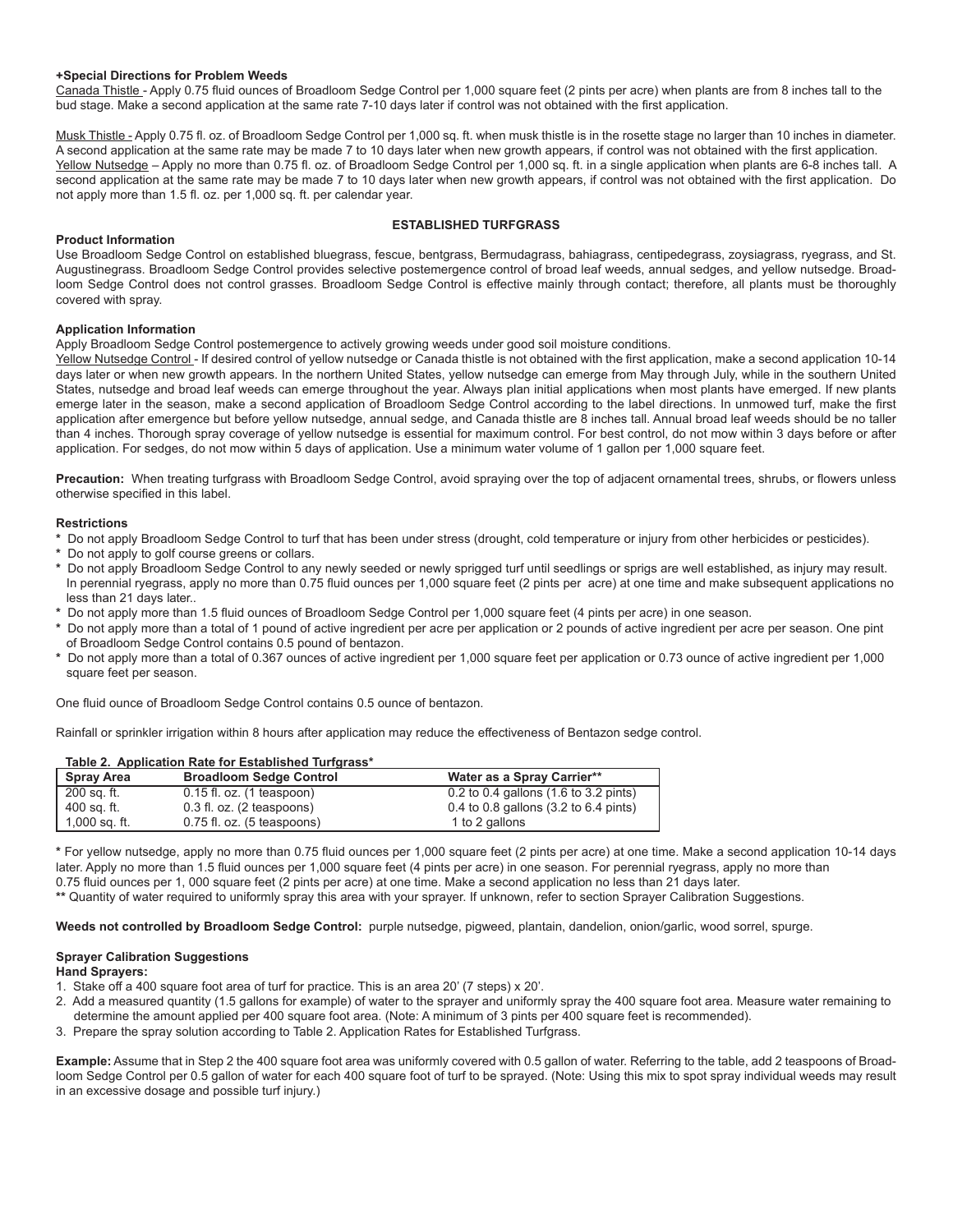### **ORNAMENTALS**

**Apply** Broadloom Sedge Control as a directed spray around all ornamental plants **except sycamore and rhododendron.**

#### **Rate and Timing of Application**

#### **Directions for Use**

Apply Broadloom Sedge Control at the rates listed in Table 1 when weeds are actively growing and before they reach the maximum size listed. For best results apply early (exception: yellow nutsedge and Canada thistle.) Delaying application permits weeds to exceed the maximum size stated and will result in inadequate control.

One fluid ounce of Broadloom Sedge Control contains 0.5 ounce of bentazon.

**Precautions:** Rainfall or overhead irrigation within 8 hours after application may reduce the effectiveness of Broadloom Sedge Control

#### **Restrictions**

- **\*** Do not apply Broadloom Sedge Control to plants that have been subject to stress conditions (such as hail damage, flooding, drought, extreme heat, or widely fluctuating temperatures) as injury may result.
- **\*** Do not apply oil concentrate in tank mix with Broadloom Sedge Control over the top of ornamentals.
- **\*** Do not cultivate or mow within 5 days before or after applying Broadloom Sedge Control.
- **\*** Do not apply Broadloom Sedge Control to plants showing injury produced by any other herbicide applications, because this injury may be enhanced or prolonged.
- **\*** Do not apply more than 1.5 fluid ounces of Broadloom Sedge Control per 1,000 sq. feet in any 12 month period.
- **\*** Do not apply more than a total of 1 pound of active ingredient per acre per application or 2 pounds of active ingredient per acre per season. One pint of Broadloom Sedge Control contains 0.5 pound of bentazon.
- **\*** Do not apply more than a total of 0.367 ounces of active ingredient per 1,000 square feet per application or 0.73 fl. oz. of active ingredient per 1,000 square feet per season.
- **\* DO NOT** apply oil concentrate in tank mix with Broadloom Sedge Control over the top of ornamentals.

Because of the variability within species, in application technique, and manner of use, neither the manufacturer nor the Seller has determined whether Broadloom Sedge Control can be safely used on all ornamental plants under all conditions. It is recommended therefore, that the user determine if Broadloom Sedge Control can be used safely prior to broad use. Test Broadloom Sedge Control on a small number of plants of that species and observe for 2 weeks.

#### **Table 3: Ornamental Species for Over-the-Top Applications**

Before application across a large number of plants within the same species, test Broadloom Sedge Control on a small number of plants of that species and observe for 2 weeks.

Do not apply crop oil with application of Broadloom Sedge Control over the top to ornamentals or injury may occur.

| Alumroot                |
|-------------------------|
| <b>Boxwood</b>          |
| Cape jasmine+           |
| Crabapple (nonbearing)+ |
| Dusty miller            |
| Hawthorn, Indian        |
| Hydrangea               |
| Lilyturf, big blue      |
| Oak, red*+              |
| Pine, Mugo              |
| Yew                     |

Chokeberry+ Liriope, creeping

Apple (nonbearing) Arborvitae\*+ Barberry, Japanese Bugle, common+ Butterfly bush Cabage, ornamental<br>Chokeberry+ Coral bells+ Cotoneaster Crabapple (nonbearing)+ Crape myrtle Cypress, bald Daylily Gardenia, common Holly Holly, Chinese Holly, dwarf Chinese Hydrangea Jasmine Lily, plantain Lilyturf Pachysandra+ Petunia Photinia+ Pine, white **Pittosporum, Japanese Snapdragon** Yew, hybirds+ Yew, Japanese+ Yew, southern

\* Make no more than one application per season per crop. +Not for use in California

For all other landscape and ornamental trees, shrubs, and flowers not listed in Table 3, apply Broadloom Sedge Control as a directed spray away from the foliage of desirable plants. Do not apply this product as a directed spray under the tree line or over the roots of sycamore or rhododendron or injury may occur. Do not apply if the risk of injury to these plants is unacceptable.

# **STORAGE AND DISPOSAL**

Do not contaminate water, food, or feed by storage or disposal.

**PESTICIDE STORAGE:** Do not store at less than 32° F and do not allow product to freeze.

**PESTICIDE DISPOSAL:** Wastes resulting from the use of this product may be disposed of on-site or at an approved waste disposal facility.

**CONTAINER HANDLING: Non-refillable Container.** Do not reuse or refill this container.

If empty: Place in trash or offer for recycling, if available.

If partly filled: Call your local solid waste agency for disposal instructions.

Never place unused product down any indoor or outdoor drain.